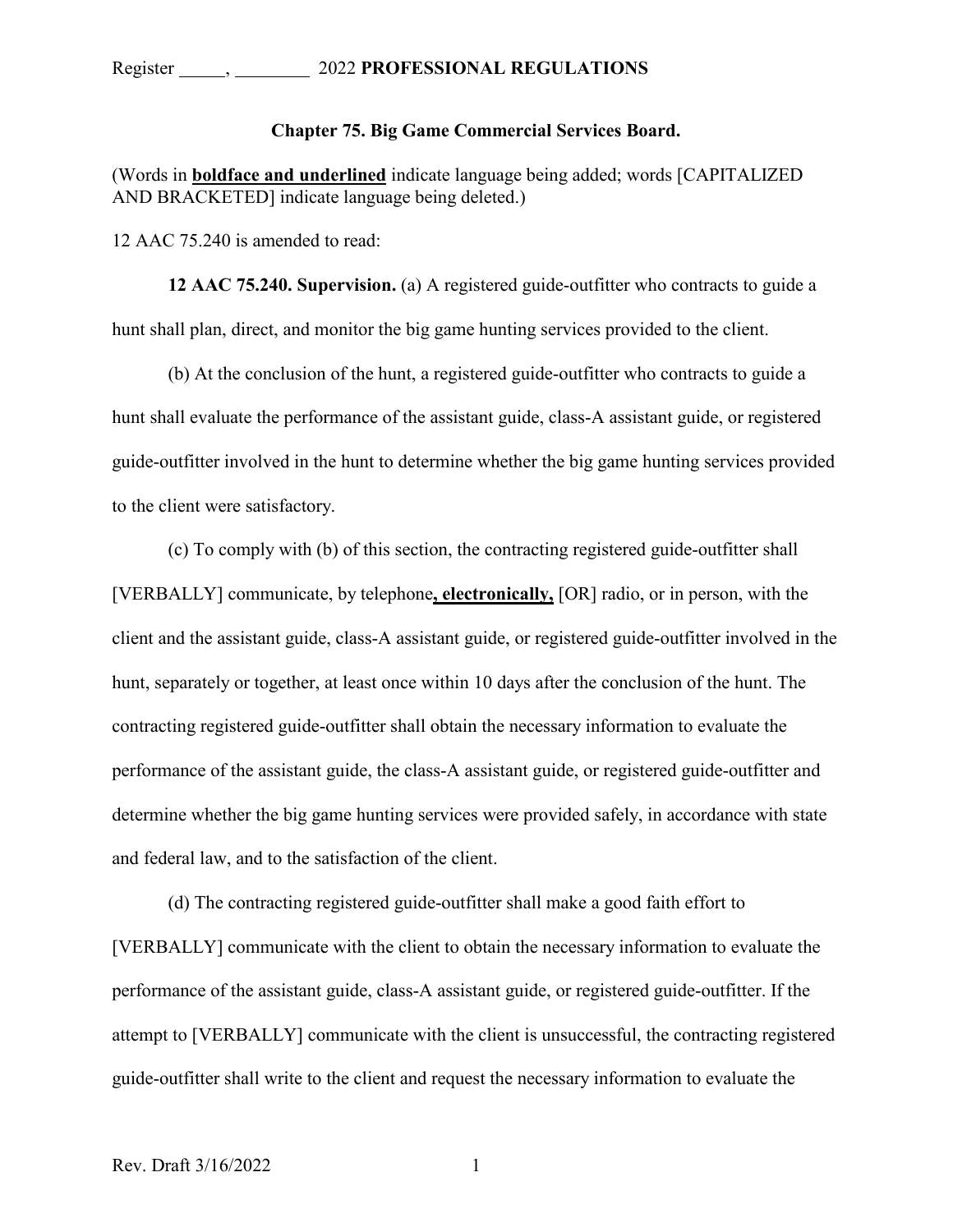performance of the assistant guide, the class-A assistant guide, or registered guide-outfitter. The contracting registered guide-outfitter shall write to the client within 60 days after the conclusion of the hunt.

(e) A registered guide-outfitter shall document on the hunt record the date the registered guide-outfitter complied with the [VERBAL, OR IF APPLICABLE THE WRITTEN,] client communication requirements in (c) and (d) of this section.

### (f) **For the purposes of the requirements in AS 08.54.630(b)(3),** [THE

CONTRACTING REGISTERED GUIDE-OUTFITTER OR] a noncontracting registered guideoutfitter or class-A assistant guide supervising an assistant guide shall be available in the **field** [SAME GUIDE USE AREA, OR AN ADJACENT GUIDE USE AREA WITH A COMMON BORDER,] to direct and monitor the big game hunting services provided to the client, except during times when

(1) an emergency situation exists that requires the guide's assistance; or

(2) the [CONTRACTING; REGISTERED GUIDE-OUTFITTER OR]

noncontracting registered guide-outfitter or class-A assistant guide supervising the hunt is [OUTSIDE THE GUIDE USE AREA OR NEIGHBORING GUIDE USE AREA WHILE]

(A) in transit with **or while processing** meat or trophies from **current** 

**season of contracted hunters** [THAT OR A NEIGHBORING GUIDE USE AREA];

(B) in transit with **or while acquiring** food, supplies, or clients directly associated **current season of contracted hunters** [WITH CONDUCTING GUIDED HUNTS IN THAT OR A NEIGHBORING GUIDE USE AREA]; [OR]

(C) conducting [IMPORTANT] duties that are **associated with the safe and satisfactory** [ESSENTIAL FOR] completion of current **season of** contracted hunts**;**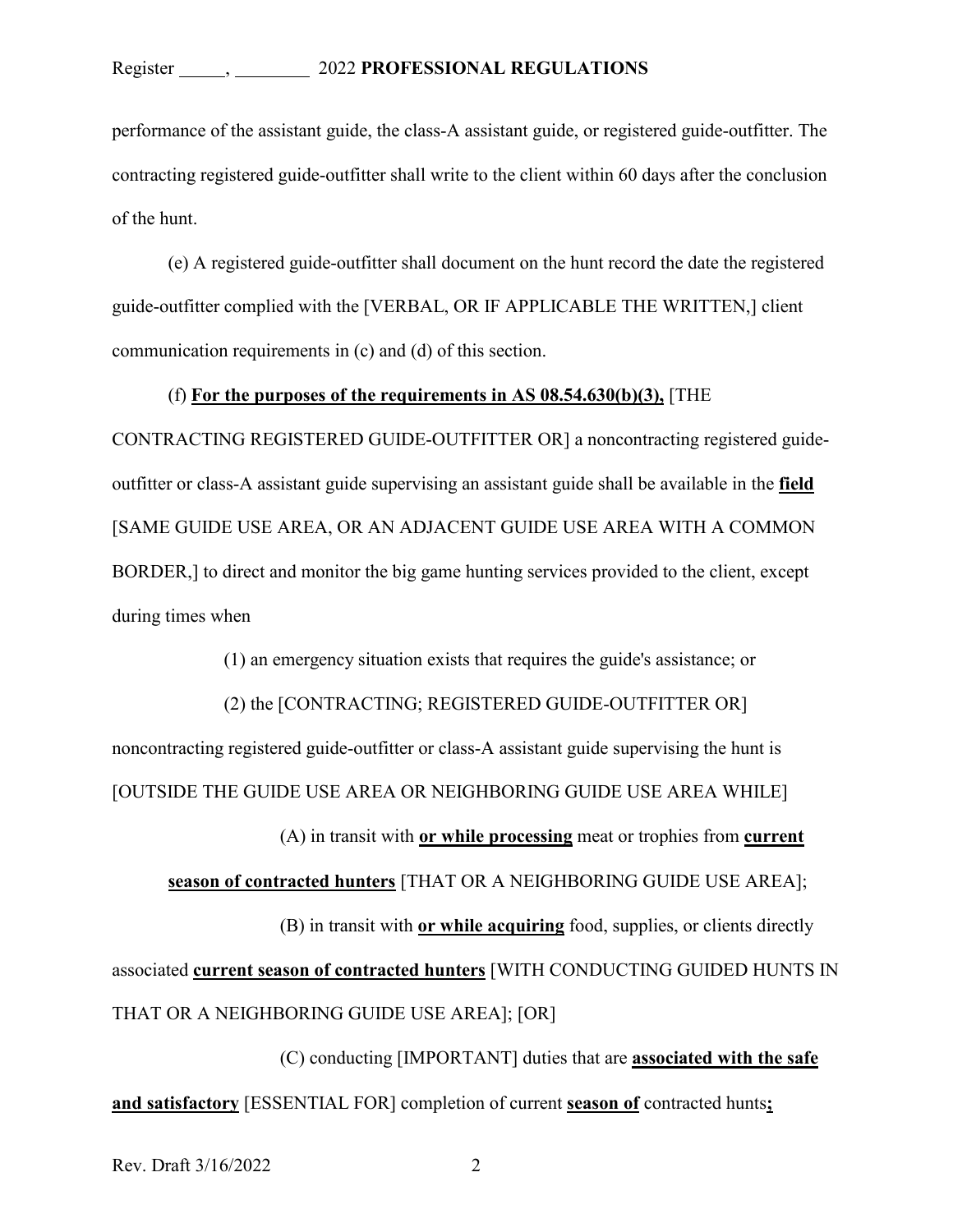# **(D) conducting maintenance to equipment necessary to complete**

# **current season of contracted hunts;**

**(E) conducting a hunt that primarily takes place in a location defined as outside of the "field" as defined in 08.54.790(7); or**

# **(F) conducting a hunt in which clients are primarily housed outside of the "field" as defined in 08.54.790(7)**.

(g) Repealed 7/30/2006.

(h) In this section, "emergency situation" means a situation in which a person is in a remote area and

(1) is involuntarily experiencing an absence of food, water, shelter, or medical care required to sustain life or health;

(2) is lost;

(3) is unable to perform the functions necessary for survival, leading to a high risk

of death or serious and permanent health problems without the assistance of the guide; or

(4) the guide's presence is necessary for a family medical condition.

(i) For purposes of the requirement in AS 08.54.610(e)**, "primarily in the field" means** [FOR SUPERVISION OF A CONTRACTED HUNT, AND IN ADDITION TO THE REQUIREMENTS OF THIS SECTION, THE CONTRACTING REGISTERED GUIDE-OUTFITTER MAY PLAN, DIRECT, AND MONITOR A CONTRACTED HUNT]

(1) **the contracting registered guide-outfitters is in the field as defined in AS 08.54.790(a)(7);**

**(2) the contracting registered guide-outfitter is present in a location where they can respond to the communication and needs of clients and employees participating in**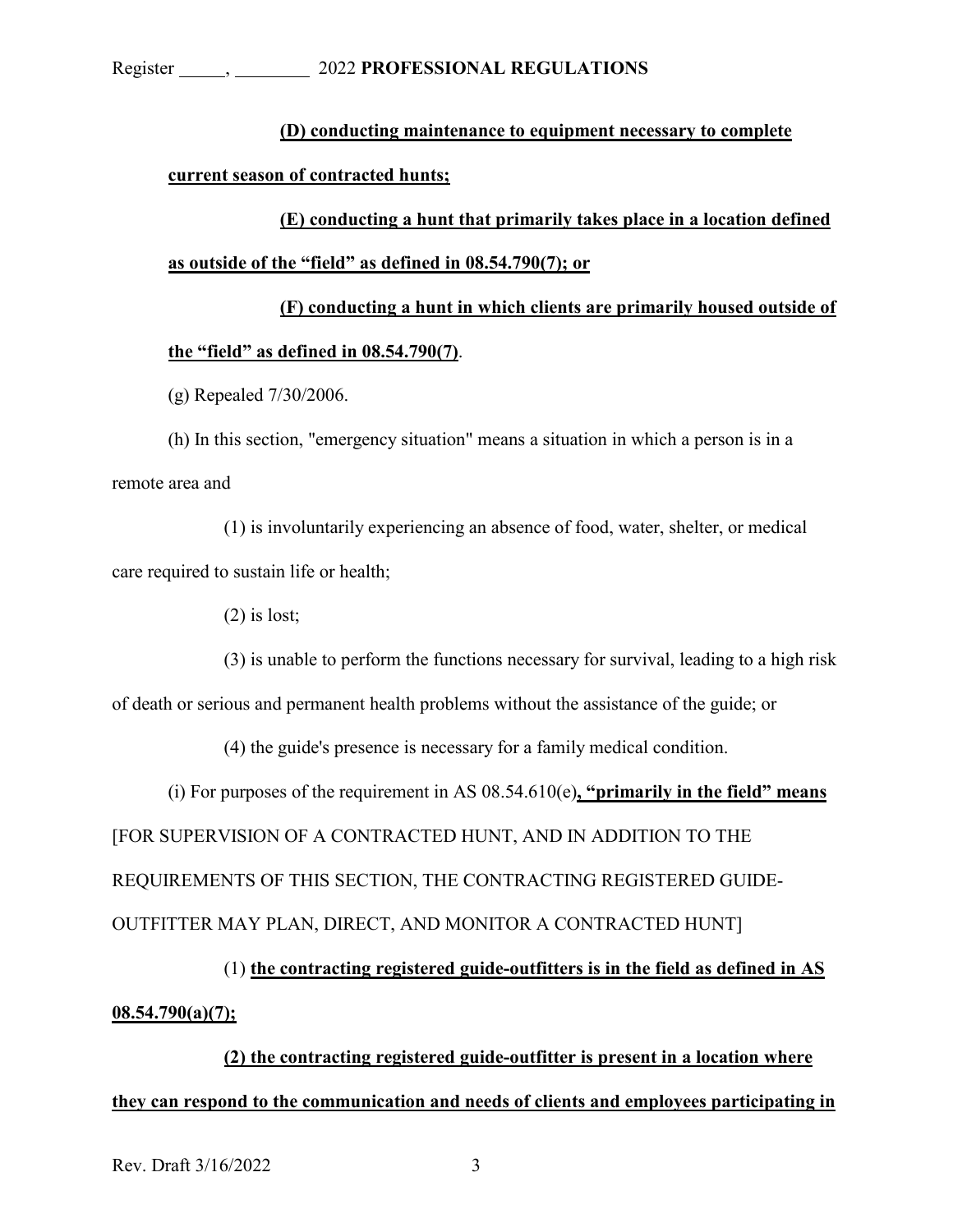**currently contracted hunts; this location must be within the State of Alaska and within a** 

**proximity to ongoing hunts that provides for responsive logistics and clients care; or**

**(3) the contracting registered guide-outfitter is** 

**(A) in transit with, or while processing meat or trophies from current season of contracted hunts;**

**(B) in transit with or while acquiring food, supplies, or clients directly associated current season of contracted hunts;**

**(C) conducting duties that are associated with the safe and**

**satisfactory completion of current season of contracted hunts;**

**(D) conducting maintenance to equipment necessary to complete** 

**current season of contracted hunts;**

**(E) conducting a hunt that primarily takes place in a location defined as outside of the "field" as defined in 08.54.790(7);**

**(F) conducting a hunt in which clients are primarily housed outside of the "field" as defined in 08.54.790(7); or** 

**(G) out of the field due to an emergency as defined in (h) of this section.**

**(j) As per language in 08.54.610(e), 08.54.620(b)(3), and 08.54.630(b)(3), a class-A guide or a non-contracting registered guide-outfitter may take charge of a camp and provide guide services from the camp without the contracting registered guide-outfitter being in the field and participating in the contracted hunt if the contracting registered guide-outfitter is supervising the guiding activities** [WHILE IN THE FIELD AND PRESENT IN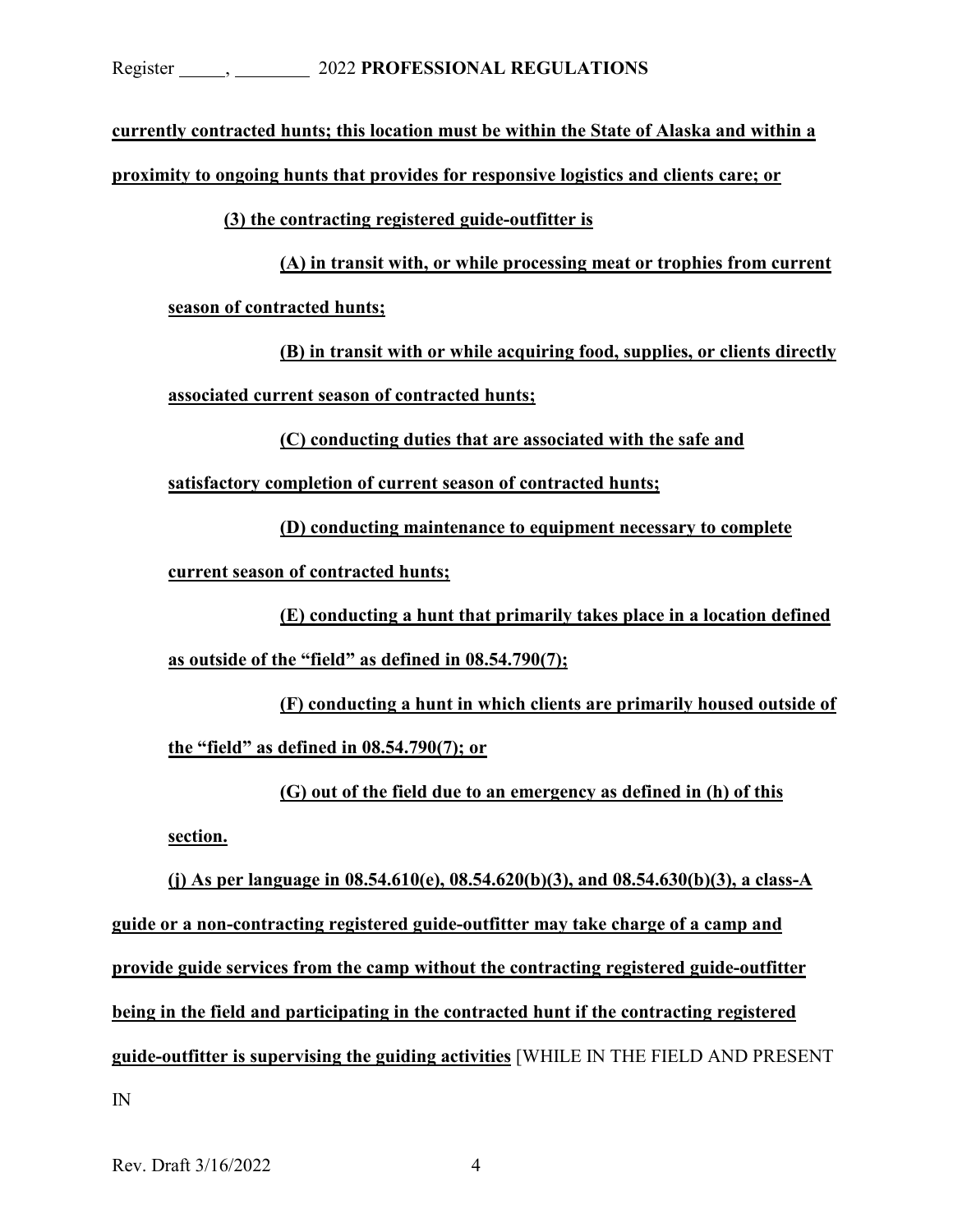#### Register , 2022 **PROFESSIONAL REGULATIONS**

(A) THE SAME GAME MANAGEMENT UNIT IN WHICH THE CONTRACTED HUNT IS TAKING PLACE;

(B) A GAME MANAGEMENT UNIT ADJACENT TO AND SHARING A COMMON BORDER WITH THE UNIT IN WHICH THE CONTRACTED HUNT IS TAKING PLACE; OR

(C) A LOCATION THAT IS NO FURTHER THAN 50 MILES FROM THE NEAREST BOUNDARY OF

AN AREA OR UNIT DESCRIBED IN (A) OR (B) OF THIS PARAGRAPH; AND

(2) IF PERFORMING THOSE ACTIVITIES, WHILE IN THE FIELD AND PRESENT IN A LOCATION LISTED IN (1) OF THIS SUBSECTION, IS PRACTICABLE; FOR PURPOSES OF THIS PARAGRAPH, PLANNING, DIRECTING, AND MONITORING THE CONTRACTED HUNT IS NOT PRACTICABLE IF THE CONTRACTING REGISTERED GUIDE-OUTFITTER CANNOT COMMUNICATE IN PERSON, COMMUNICATE PERSONALLY BY TELEPHONE, OR COMMUNICATE PERSONALLY BY RADIO WITH THE ASSISTANT GUIDE, CLASS-A ASSISTANT GUIDE, OR REGISTERED GUIDE-OUTFITTER INVOLVED IN THE CONTRACTED HUNT]. (Eff. 12/25/96, Register 140; am 4/6/2001, Register 158; am/readopt 7/30/2006, Register 179; am 6/2/2011, Register 198; am 12/2/2012, Register 204; am 3/19/2014, Register 209; am

 $\frac{1}{2}$  /  $\frac{1}{2}$ , Register  $\frac{1}{2}$ 

| <b>Authority:</b> AS 08.54.600 | AS 08.54.620 | AS 08.54.710 |
|--------------------------------|--------------|--------------|
| AS 08.54.610                   | AS 08.54.630 |              |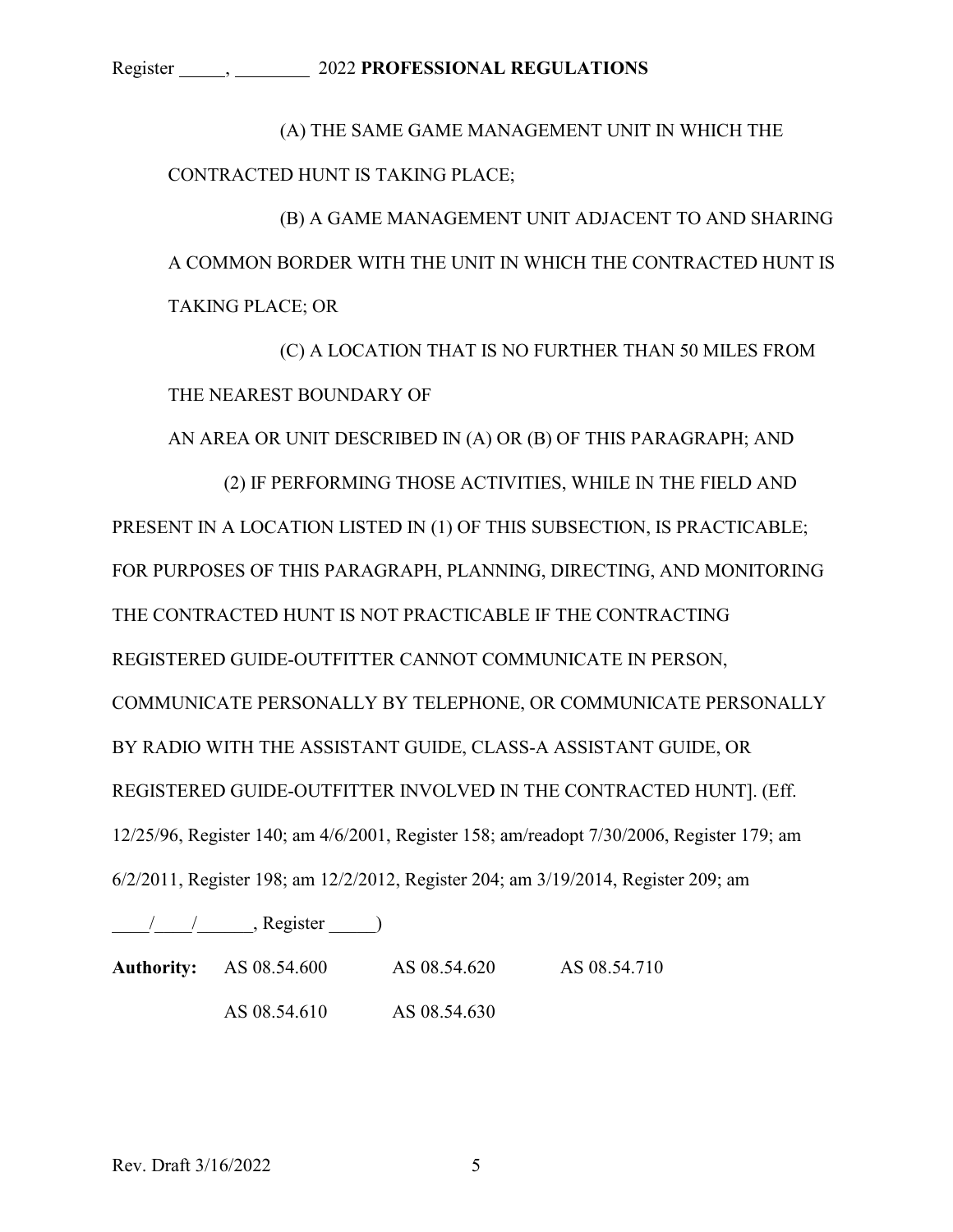12 AAC 75.250 is amended to read:

### **12 AAC 75.250. Participation in a hunt.** (a) Repealed 6/2/2011.

(b) A registered guide-outfitter who contracts to guide a hunt and who is participating in a hunt as required in AS 08.54.630(b)(3) shall be in communication, either personally or through an agent, with the assistant guide, who is in the field with the client, **regularly** [AT LEAST ONCE DURING THE HUNT IF THE HUNT IS LONGER THAN FIVE] days.

(c) In this section, "communication" includes in-person contact, radio contact, telephone contact, **text messaging, email,** and signaling.

(d) A registered guide-outfitter who contracts to outfit a hunt shall

(1) before leaving a client in the field, advise the client of the date, time, and location at which the registered guide-outfitter will pick up the client and the course of action the client should follow if the registered guide-outfitter is unable to pick up the client as planned;

(2) either personally or through a class-A assistant guide, an assistant guide, **air taxi,** or a licensed transporter, transport the client into and out of the field at the planned date, time, and location, unless prevented by weather, mechanical problems, or other safety concerns; and

(3) check on or communicate with a client in the field as agreed to before transporting that client. (Eff. 8/2/96, Register 139; am 12/25/96, Register 140; am 4/6/2001, Register 158; am/readopt 7/30/2006, Register 179; am 12/1/2007, Register 184; am 6/2/2011, Register 198; am  $\frac{1}{2}$  , Register  $\frac{1}{2}$ **Authority:** AS 08.54.600 AS 08.54.620 AS 08.54.710 AS 08.54.610 AS 08.54.630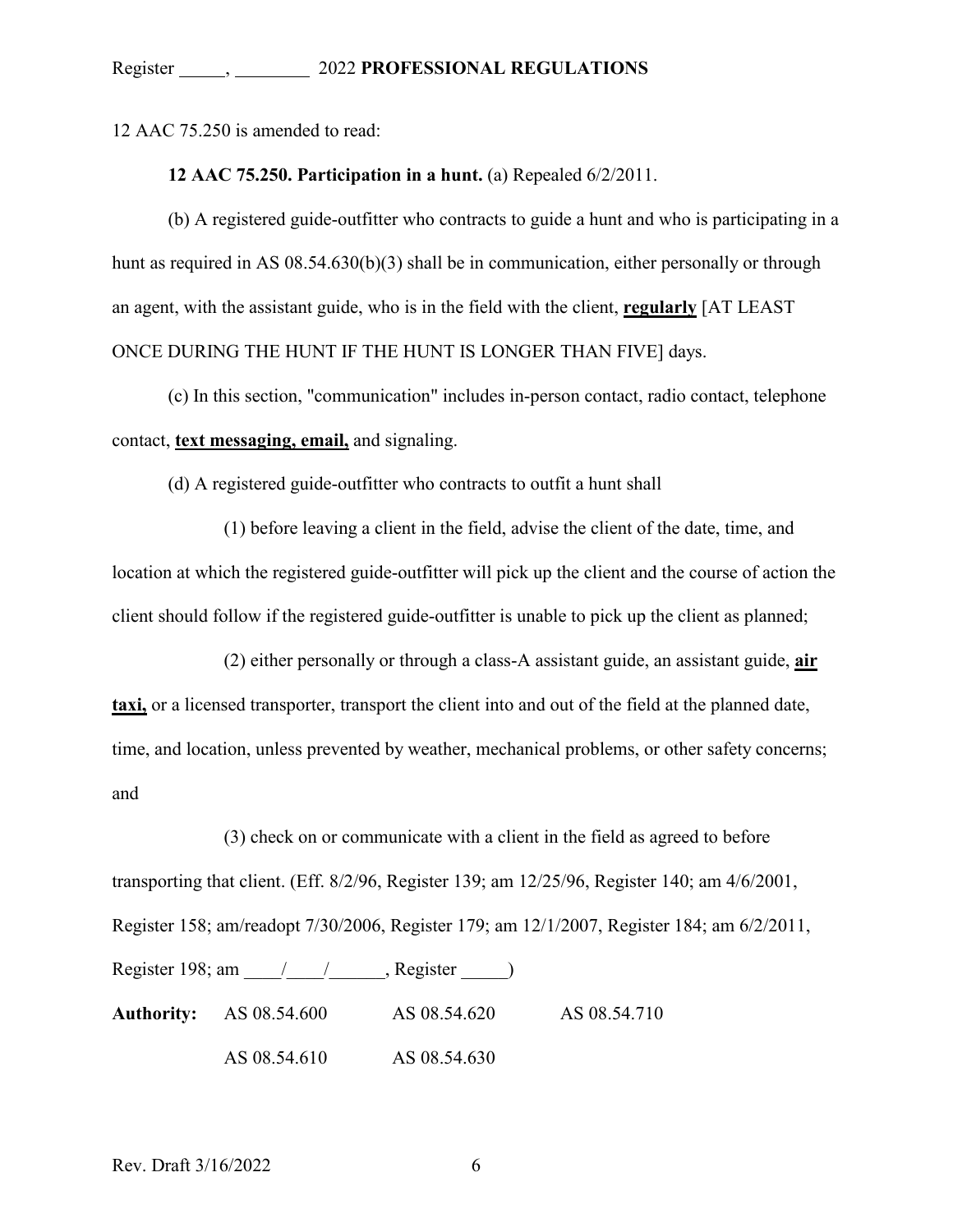12 AAC 75.340 is amended by adding a new subsection to read:

**12 AAC 75.340. Professional ethics standards for guides.**

**(g) A contracting guide-outfitter shall make a good faith effort to provide for means of communication for each client with the contracting guide while in the field and applicable instructions for use of that means of communication.** (Eff. 7/30/2006, Register 179; am 6/8/2007, Register 182; am 11/24/2007, Register 184; am 6/26/2010, Register 194; am 6/2/2011, Register 198; am 1/13/2012, Register 201; am 12/2/2012, Register 204; am 4/13/2013, Register 206; am 4/16/2016, Register 218; am 5/25/2017, Register 222; am \_\_\_\_\_/\_\_\_\_\_\_\_\_\_\_, Register \_\_\_\_\_)

**Authority:** AS 08.54.600 AS 08.54.680 AS 08.54.710

12 AAC 75.920(f) is amended to read:

## **12 AAC 75.920. Hunting, guiding, and practical experience.**

**. . .** 

**. . .** 

(f) For the purposes of the requirements in AS  $08.54.610(d)(1)$ , a person who is licensed as a registered guide-outfitter may be employed by another registered guide-outfitter to provide the services of a class-A assistant guide, statewide [, IF THE NON-CONTRACTING REGISTERED GUIDE-OUTFITTER HAS HAD AT LEAST 10 DAYS' HUNTING EXPERIENCE IN THE GAME MANAGEMENT UNIT THAT THE NON-CONTRACTING GUIDE WILL BE ASSISTING THE CONTRACTING GUIDE IN].

**. . .** 

(Eff. 12/2/99, Register 152; am 7/30/2006, Register 179; am 6/8/2007, Register 182; am